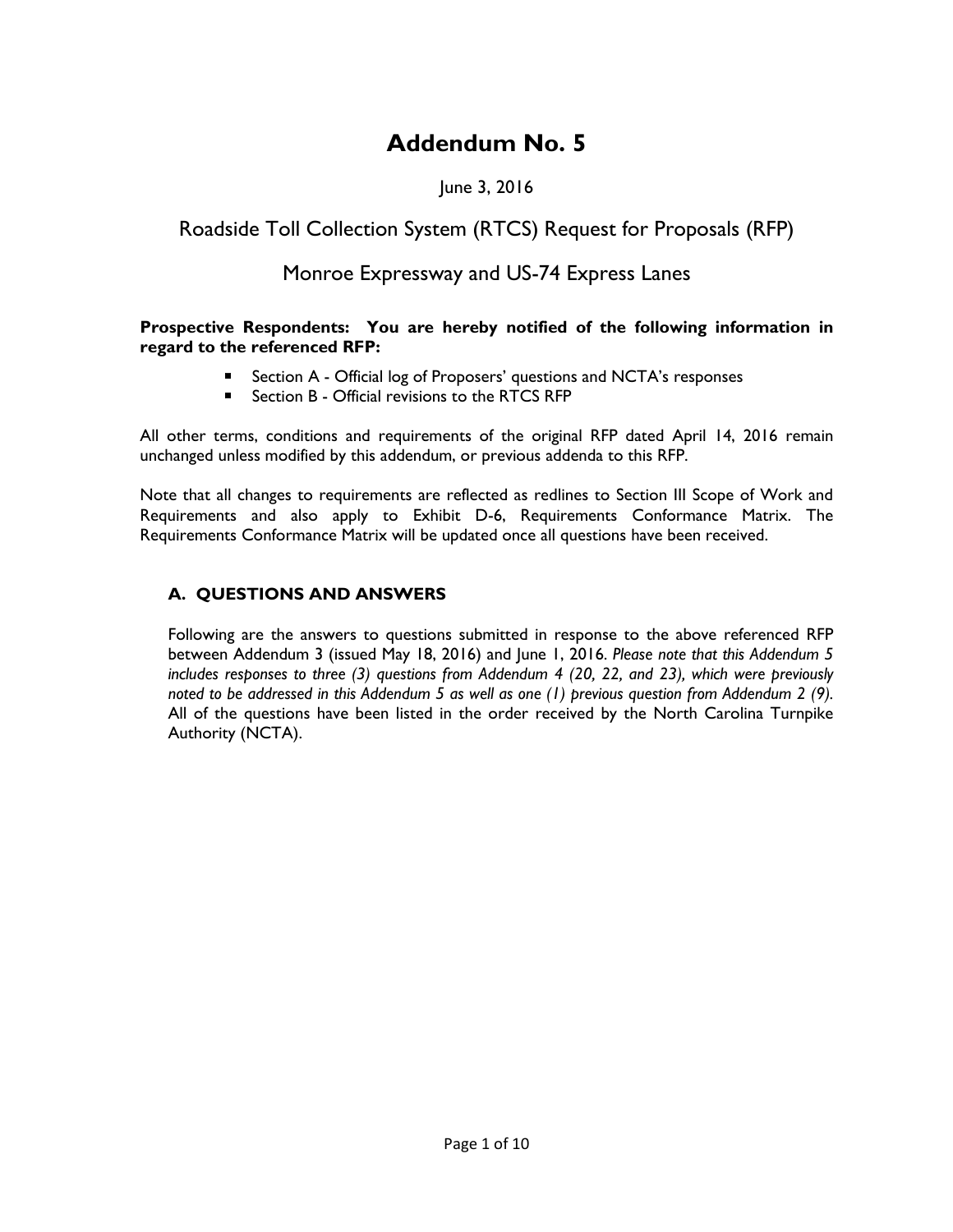|     |                                                     |                                                          | North Carolina Turnpike Authority (NCTA) |                                                                                                                        |                                                                                                                                                                                                                                                                                                                                                                                                                                                                                                                                                                                                                                          |  |
|-----|-----------------------------------------------------|----------------------------------------------------------|------------------------------------------|------------------------------------------------------------------------------------------------------------------------|------------------------------------------------------------------------------------------------------------------------------------------------------------------------------------------------------------------------------------------------------------------------------------------------------------------------------------------------------------------------------------------------------------------------------------------------------------------------------------------------------------------------------------------------------------------------------------------------------------------------------------------|--|
|     | <b>Proposer Questions</b>                           |                                                          |                                          |                                                                                                                        |                                                                                                                                                                                                                                                                                                                                                                                                                                                                                                                                                                                                                                          |  |
| #   | Page                                                | Section                                                  | <b>Section Description</b>               | <b>Proposer Question</b>                                                                                               | <b>NCTA Response</b>                                                                                                                                                                                                                                                                                                                                                                                                                                                                                                                                                                                                                     |  |
|     |                                                     |                                                          |                                          |                                                                                                                        |                                                                                                                                                                                                                                                                                                                                                                                                                                                                                                                                                                                                                                          |  |
| 9.  | N/A                                                 | N/A                                                      | Asked during Pre-Proposal<br>Meeting     | Is the 50 feet between gantries set or can a<br>proposer provide a distance that is optimal for<br>system performance? | NCTA has determined that alternatives to the<br>50-foot separation requirement between the<br>gantry columns will not be allowed. This is due<br>to the fact that design and construction activities<br>have advanced to the point where changes to the<br>spacing will result in significant cost and schedule<br>impacts.                                                                                                                                                                                                                                                                                                              |  |
| 20. | Exhibit D-6,<br>Page 21<br>&Attachment<br>9, Page 4 | Exhibit/Form<br>D-6 RCM,<br>item 245<br>&Attachment<br>9 | RCM Item 245 & Attachment 9<br>Item 54   | Both requirements reference the term "posting<br>dispositions." Please clarify the term.                               | The "posting disposition" is a term used to<br>describe the resulting transaction record status<br>or transaction characteristics after the<br>transaction has been processed by the<br>referenced system. In the two specific cases<br>referenced in the posed question, it is expected<br>that the RSS will capture the posting disposition<br>status for reporting purposes and for<br>reconciliation with the existing NCTA CSC back<br>office. The currently known posting dispositions<br>are defined in 'Attachment 6 - NCTA CSC Back<br>Office System RTCS File Exchanges - ICD<br>(DRAFT)' and will be finalized during Design. |  |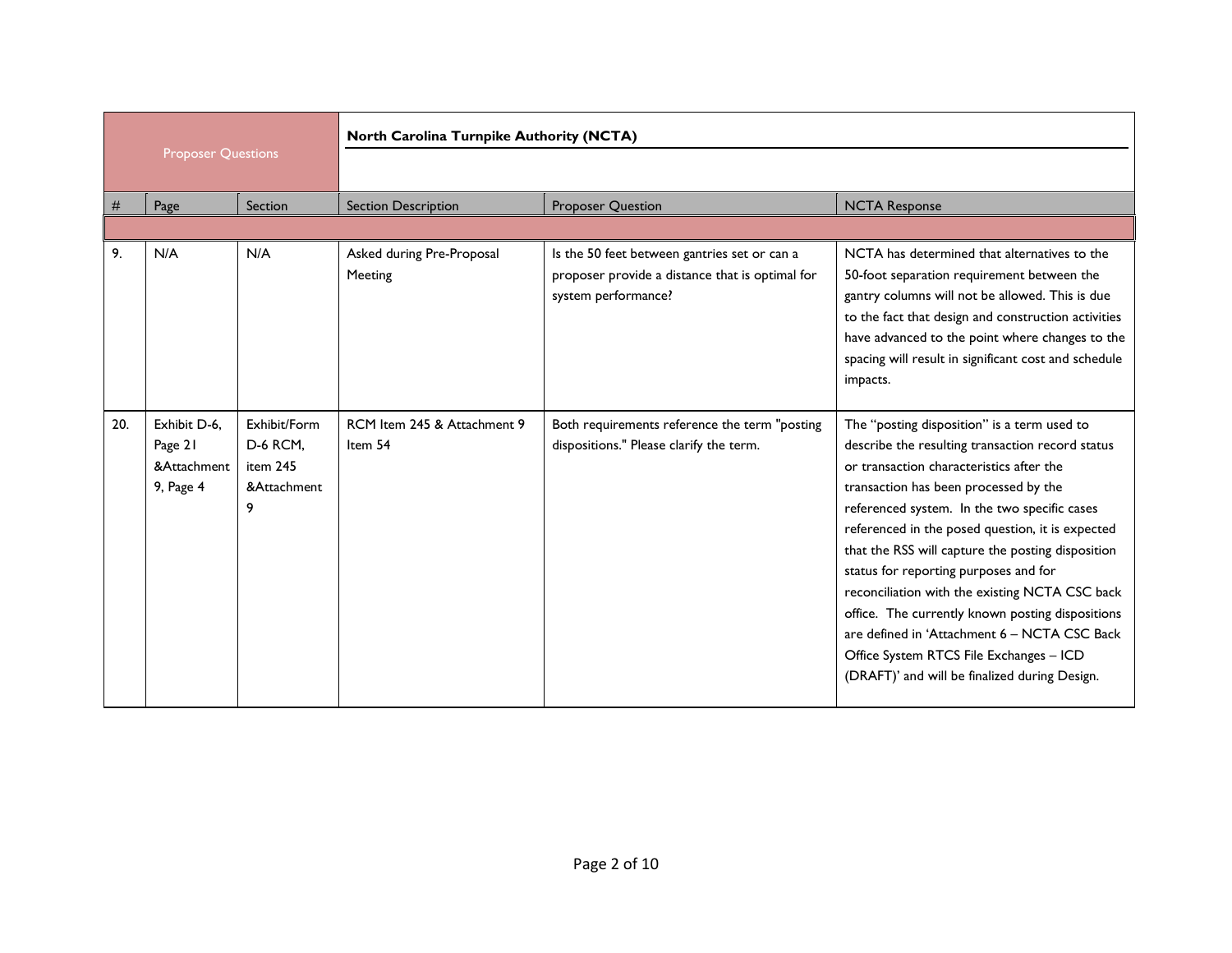|     |                                 |                                                                     | North Carolina Turnpike Authority (NCTA)                                                          |                                                                                                                                                                                                                                                                                                                                                                                                                                                                                                                                                                                                                                                                                                                                                                                                                                                 |                                                                                                                                                                                                                                                                                                                                                                                                                                                                                                                                                                                                                                                                                                                                                                                                                                          |  |
|-----|---------------------------------|---------------------------------------------------------------------|---------------------------------------------------------------------------------------------------|-------------------------------------------------------------------------------------------------------------------------------------------------------------------------------------------------------------------------------------------------------------------------------------------------------------------------------------------------------------------------------------------------------------------------------------------------------------------------------------------------------------------------------------------------------------------------------------------------------------------------------------------------------------------------------------------------------------------------------------------------------------------------------------------------------------------------------------------------|------------------------------------------------------------------------------------------------------------------------------------------------------------------------------------------------------------------------------------------------------------------------------------------------------------------------------------------------------------------------------------------------------------------------------------------------------------------------------------------------------------------------------------------------------------------------------------------------------------------------------------------------------------------------------------------------------------------------------------------------------------------------------------------------------------------------------------------|--|
|     | <b>Proposer Questions</b>       |                                                                     |                                                                                                   |                                                                                                                                                                                                                                                                                                                                                                                                                                                                                                                                                                                                                                                                                                                                                                                                                                                 |                                                                                                                                                                                                                                                                                                                                                                                                                                                                                                                                                                                                                                                                                                                                                                                                                                          |  |
| #   | Page                            | Section                                                             | <b>Section Description</b>                                                                        | <b>Proposer Question</b>                                                                                                                                                                                                                                                                                                                                                                                                                                                                                                                                                                                                                                                                                                                                                                                                                        | <b>NCTA Response</b>                                                                                                                                                                                                                                                                                                                                                                                                                                                                                                                                                                                                                                                                                                                                                                                                                     |  |
| 22. | Exhibit D-6,<br>Page 32         | Exhibit/Form<br>D-6 RCM,<br>item 350<br>Section IV.<br>subsection H | RCM Item 350. Manual<br>Enforcement                                                               | Requirements: "ALPR readers to detect vehicles<br>who are on the VEL." and "Handheld readers to<br>verify Transponder data."<br>Question: Is the expectation that these readers<br>will be for mobile use in police vehicles? Are<br>these readers provided by the same roadside<br>AVI supplier (provided by others)?                                                                                                                                                                                                                                                                                                                                                                                                                                                                                                                          | The intent of the Requirement is for<br>enforcement to be conducted manually by<br>NCSHP or local law enforcement using the<br>mobile devices described until such time that the<br>occupancy detection and enforcement can be<br>automated. The Contractor shall provide the<br>Hardware and application to meet the<br>requirements for manual enforcement.<br>Reference Section B, Revisions for details.                                                                                                                                                                                                                                                                                                                                                                                                                             |  |
| 23. | Section IV,<br>Page 16 of<br>20 | Section IV.<br>subsection H                                         | RFP, Section IV - Proposal<br>Contents and Submission, H.<br>Proposal Section 6, Page 16 of<br>20 | <b>RFP Requirement:</b><br>#4. The Proposer must submit its Proposal,<br>including the Price Proposal, on the basis of the<br>terms and conditions set out in Section V, Draft<br>Contract. The NCTA may reject any Proposal<br>that is conditioned on the negotiation of Terms<br>and Conditions set out in Section V, Terms and<br>Conditions or to other provisions of the RFP as<br>specifically identified above.<br>#5. In Proposal Section 6, Proposers may<br>identify and describe any key assumptions made<br>related only to Section III, Scope of Work and<br>Requirements. No assumptions regarding the<br>Terms and Conditions of the Contract shall be<br>included in the Proposal. Scope of Work and<br>Requirements assumptions may be considered<br>during the Proposal evaluation process at the<br>sole discretion of NCTA. | Please see response to Question 10 in<br>Addendum 3. For further clarification: Proposers<br>may take exceptions to terms and conditions<br>which will be considered by NCTA; however, as<br>stated in Section 1, 2.18 Contractual Obligations<br>and in Section IV, 1.2 Content of Technical<br>Proposal (H. Proposal Section 6), Proposers<br>must submit their Proposals, including the Price<br>Proposal, on the basis of the terms and<br>conditions set forth in the RFP. NCTA is not<br>obligated to accept proposed exceptions to<br>terms and conditions and therefore Proposals<br>that are conditioned upon acceptance of terms<br>and conditions exceptions may be rejected.<br>In prohibiting terms and conditions assumptions<br>NCTA is referring to an" assumption" as a<br>Proposer's stated expectation or supposition |  |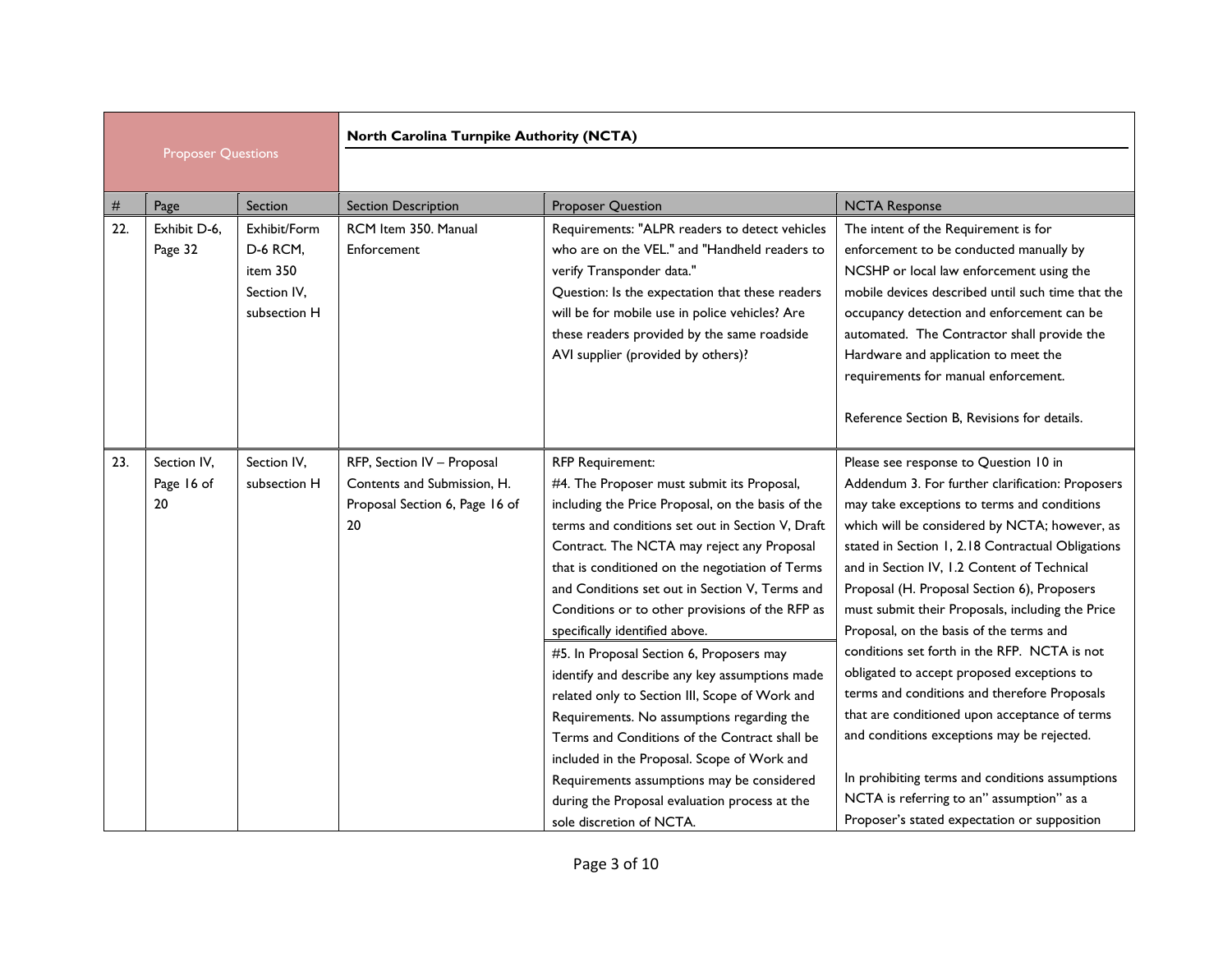|     |                           |         | North Carolina Turnpike Authority (NCTA) |                                                                                                                                                                                                                                                                                                                                                                                                                                                                                                                                                                                                                                                                                                                                                                                                                                                                                                                                                                                                                      |                                                                                                                                                                                                                                                                                                                                                                                                                             |
|-----|---------------------------|---------|------------------------------------------|----------------------------------------------------------------------------------------------------------------------------------------------------------------------------------------------------------------------------------------------------------------------------------------------------------------------------------------------------------------------------------------------------------------------------------------------------------------------------------------------------------------------------------------------------------------------------------------------------------------------------------------------------------------------------------------------------------------------------------------------------------------------------------------------------------------------------------------------------------------------------------------------------------------------------------------------------------------------------------------------------------------------|-----------------------------------------------------------------------------------------------------------------------------------------------------------------------------------------------------------------------------------------------------------------------------------------------------------------------------------------------------------------------------------------------------------------------------|
|     | <b>Proposer Questions</b> |         |                                          |                                                                                                                                                                                                                                                                                                                                                                                                                                                                                                                                                                                                                                                                                                                                                                                                                                                                                                                                                                                                                      |                                                                                                                                                                                                                                                                                                                                                                                                                             |
| #   | Page                      | Section | <b>Section Description</b>               | <b>Proposer Question</b>                                                                                                                                                                                                                                                                                                                                                                                                                                                                                                                                                                                                                                                                                                                                                                                                                                                                                                                                                                                             | <b>NCTA Response</b>                                                                                                                                                                                                                                                                                                                                                                                                        |
|     |                           |         |                                          | #6. The Proposer must clearly identify any<br>proposed exceptions to the Terms and<br>Conditions in this Proposal Section 6, which will<br>be considered in accordance with<br>Section I, Administrative, Section 2.18<br>Contractual Obligations. The Contractor waives<br>the right to raise new exceptions and<br>alternatives during negotiations, however, any<br>details not yet defined in the documents by<br>NCTA may still be negotiated.<br><b>Question:</b> Item 4 above appears to indicate<br>that taking exceptions to Terms & Conditions is<br>grounds for proposal rejection. Item 5 above<br>prohibits Proposers from including into the<br>Proposal any assumptions regarding the Terms<br>and Conditions of the Contract. Item 6 above<br>directs proposers to clearly identify any<br>proposed exceptions to the Terms and<br>Conditions in this Proposal Section 6. Would<br>the Authority please clarify these instructions<br>and direct Proposers as to how to respond to<br>them properly? | that would require a change to an RFP term and<br>condition or the addition or deletion of an RFP<br>term and condition. Any of these cases should be<br>identified as an exception and proposed in<br>accordance with instructions stated in Section 1,<br>2.18 Contractual Obligations and in Section IV,<br>1.2 Content of Technical Proposal (H. Proposal<br>Section 6).<br>Reference Section B. Revisions for details. |
| 36. | 47 of 219                 | 1.4.9   | Express Lanes - Modeling                 | Modeling would require a micro simulator to<br>represent the traffic situation. Is this the<br>intention of NCTA?                                                                                                                                                                                                                                                                                                                                                                                                                                                                                                                                                                                                                                                                                                                                                                                                                                                                                                    | Proposers are to submit a traffic simulation<br>modeling tool of their choice that is able to run a<br>parallel analysis as described in Section 1.4.9 and<br>Requirements 342 through 346.                                                                                                                                                                                                                                 |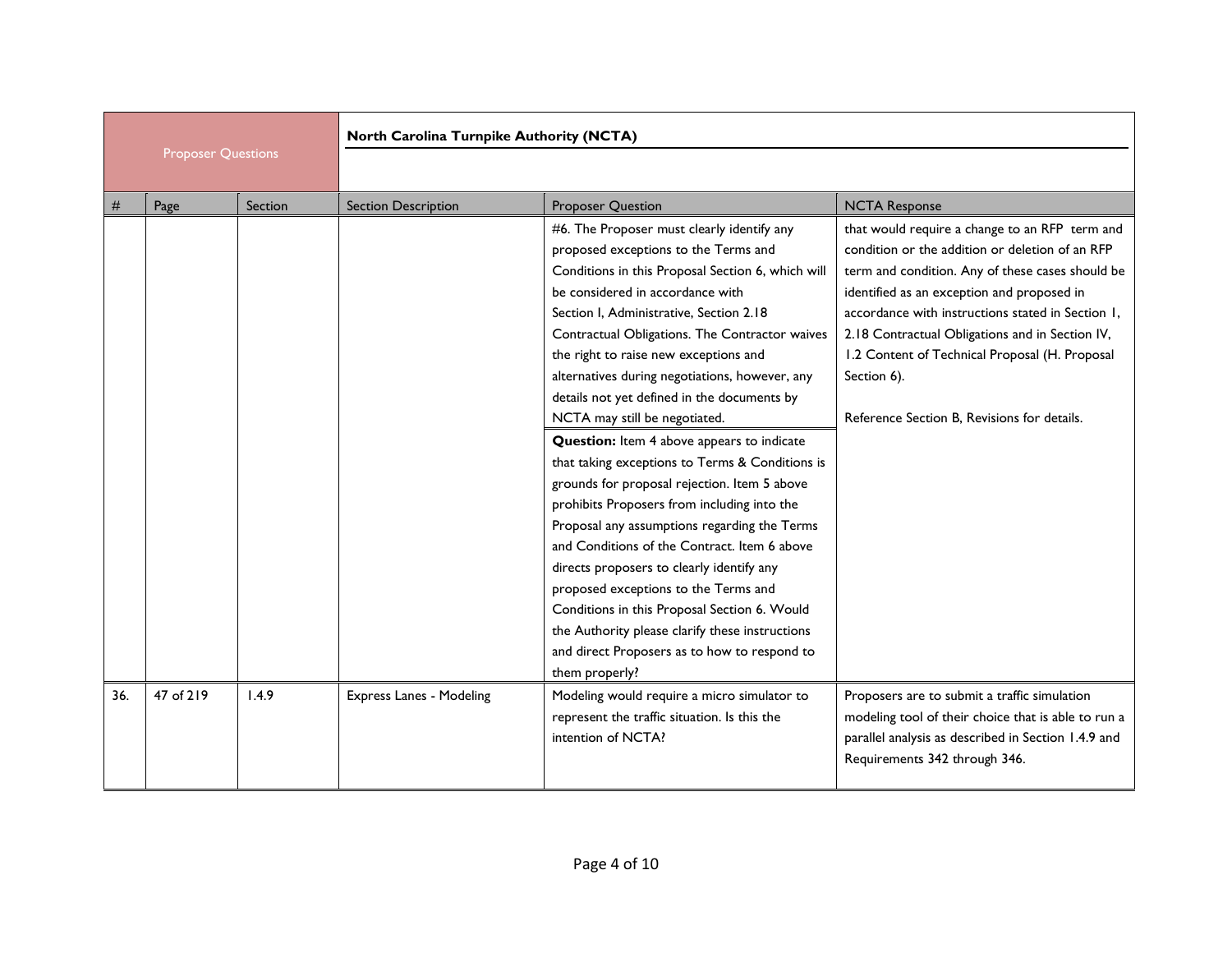|                           |           |                     | North Carolina Turnpike Authority (NCTA)     |                                                                                                                                                                                                                                                                                              |                                                                                                                                                                                                                                                                                                                                                                                                                                                                                                                                                                                                                                                                                                                             |  |
|---------------------------|-----------|---------------------|----------------------------------------------|----------------------------------------------------------------------------------------------------------------------------------------------------------------------------------------------------------------------------------------------------------------------------------------------|-----------------------------------------------------------------------------------------------------------------------------------------------------------------------------------------------------------------------------------------------------------------------------------------------------------------------------------------------------------------------------------------------------------------------------------------------------------------------------------------------------------------------------------------------------------------------------------------------------------------------------------------------------------------------------------------------------------------------------|--|
| <b>Proposer Questions</b> |           |                     |                                              |                                                                                                                                                                                                                                                                                              |                                                                                                                                                                                                                                                                                                                                                                                                                                                                                                                                                                                                                                                                                                                             |  |
| #                         | Page      | Section             | <b>Section Description</b>                   | <b>Proposer Question</b>                                                                                                                                                                                                                                                                     | <b>NCTA Response</b>                                                                                                                                                                                                                                                                                                                                                                                                                                                                                                                                                                                                                                                                                                        |  |
| 37.                       | 27 of 219 | 1.2.11.1            | Requirement 207                              | The full benefit of redundancy can be achieved if<br>zone controllers of one zone are physically<br>placed in different housings/locations. Is such<br>a concept intended or supported by NCTA?                                                                                              | The intent of Requirement 207 is to have<br>redundant zone controllers installed at each of<br>the Tolling Zones as stated and is not intended<br>to imply to support remotely located redundant<br>zone controllers; therefore, the Requirement<br>remains unchanged.                                                                                                                                                                                                                                                                                                                                                                                                                                                      |  |
| 38.                       | 95 of 219 | 2.2.2               | Requirement 756                              | Do drivers have the choice to select between<br>HOT lane and general purpose lanes at the end<br>of each zone?                                                                                                                                                                               | Yes, drivers have the choice to remain in, exit, or<br>enter the express lanes at the end of each zone.                                                                                                                                                                                                                                                                                                                                                                                                                                                                                                                                                                                                                     |  |
| 39.                       | 2 of 37   | Section V,<br>1.3.1 | Bonus Payments for Substantial<br>Completion | Bonus payment is tied to a "Go-Live-Date" and<br>will only be paid if this date is met, no matter if<br>a delay is caused by the Contractor or not.<br>Could NCTA please explain how the<br>Contractor will be supported to meet this date<br>if a delay is caused by a third party or NTCA? | Please refer to Section V, Terms and Conditions,<br>1.3 Bonus and Damages, final paragraph " If<br>the Contractor does not Go-Live by the Go-Live<br>Date, the Contractor shall not be entitled to any<br>portion of the bonus, regardless of the cause or<br>responsible party." It is in the interest of all<br>parties to meet the planned Go-Live date. The<br>Monroe Design Build Constructor will have<br>similar incentives and NCTA will partner with<br>the Contractor and provide support to facilitate<br>timely completion; however, NCTA will not be<br>obligated to adjust the date upon which the<br>bonus is calculated, nor will it be responsible for<br>the performance of third parties in this regard. |  |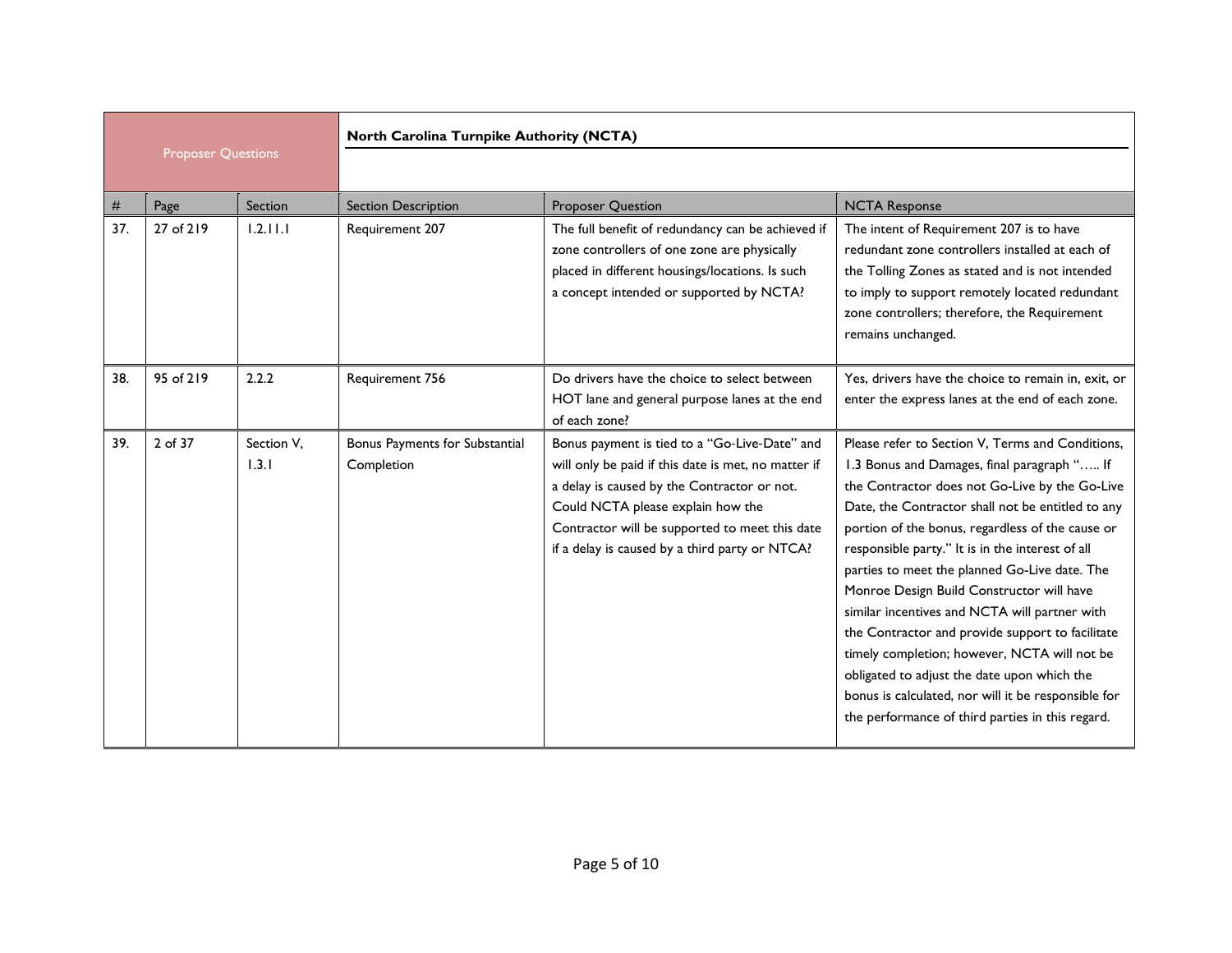|     |                           |                               | North Carolina Turnpike Authority (NCTA) |                                                                                                                                                                                                                                                                                                                                                                                                                                                                                                                                                                                                                                                                                                                                                                                                                                                                                                                                                                                                                                                                                                                                                            |                                                                                                                                                                                                                                                                                                                                                                                                                                                                                                                                                                                                                                                                                                                                                                                                                                                                                                                                                                                                                                                                                                                                                                                       |
|-----|---------------------------|-------------------------------|------------------------------------------|------------------------------------------------------------------------------------------------------------------------------------------------------------------------------------------------------------------------------------------------------------------------------------------------------------------------------------------------------------------------------------------------------------------------------------------------------------------------------------------------------------------------------------------------------------------------------------------------------------------------------------------------------------------------------------------------------------------------------------------------------------------------------------------------------------------------------------------------------------------------------------------------------------------------------------------------------------------------------------------------------------------------------------------------------------------------------------------------------------------------------------------------------------|---------------------------------------------------------------------------------------------------------------------------------------------------------------------------------------------------------------------------------------------------------------------------------------------------------------------------------------------------------------------------------------------------------------------------------------------------------------------------------------------------------------------------------------------------------------------------------------------------------------------------------------------------------------------------------------------------------------------------------------------------------------------------------------------------------------------------------------------------------------------------------------------------------------------------------------------------------------------------------------------------------------------------------------------------------------------------------------------------------------------------------------------------------------------------------------|
|     | <b>Proposer Questions</b> |                               |                                          |                                                                                                                                                                                                                                                                                                                                                                                                                                                                                                                                                                                                                                                                                                                                                                                                                                                                                                                                                                                                                                                                                                                                                            |                                                                                                                                                                                                                                                                                                                                                                                                                                                                                                                                                                                                                                                                                                                                                                                                                                                                                                                                                                                                                                                                                                                                                                                       |
| #   | Page                      | Section                       | <b>Section Description</b>               | <b>Proposer Question</b>                                                                                                                                                                                                                                                                                                                                                                                                                                                                                                                                                                                                                                                                                                                                                                                                                                                                                                                                                                                                                                                                                                                                   | <b>NCTA Response</b>                                                                                                                                                                                                                                                                                                                                                                                                                                                                                                                                                                                                                                                                                                                                                                                                                                                                                                                                                                                                                                                                                                                                                                  |
| 40. | 2 of 37                   | Section V,<br>1.3.2 and 1.3.3 | Liquidated and Actual Damages            | In 1.3.2. Liquidated Damages (1) is stated: The<br>amounts reflect an estimate of impacts due to<br>delays in open of toll traffic based on official<br>traffic and revenue estimates. The liquidated<br>damages per Calendar day for each Project are<br>as follows:<br>Monroe Expressway:<br>a.<br>\$5,000<br>b. US-74 Express Lanes:<br>\$2,000.<br>It is our understanding NCTA would be<br>reasonably compensated with the amounts<br>above in case of a contractor's delay which<br>would prevent the facilities to go operational on<br>the agreed date.<br>In 1.3.3. Actual Damages (2) is stated: The<br>Contractor shall reimburse NCTA for any<br>revenue, which NCTA identifies as having been<br>lost due to the fault of the Contractor. It is not<br>clear which further costs NCTA would seek to<br>recover by this clause other than those under<br>1.3.2. Could NCTA please list exactly which<br>things could possibly fall under "any revenue"<br>and provide a worst case scenario in order to<br>have a basis for the risk calculation? What<br>would be the consequences either to limit or to<br>reject clause 1.3.3 in the offer? | As stated in Section V, Terms and Conditions,<br>1.3.3. Actual Damages, paragraph 2, "Lost<br>revenue includes, but is not limited to, such<br>events as lost transactions; lost images; lost data;<br>transactions that are not able to be collected<br>upon due to delays in Contractor processing;<br>Contractor-caused delays in escalation or<br>customer notifications that exceed statutory<br>requirements". While NCTA believes that this is<br>a comprehensive list of examples, NCTA cannot<br>at this time identify every potential occurrence of<br>lost revenue due to the fault of the Contractor<br>that could take place.<br>Please note that Section 1.3.2 Liquidated<br>Damages (1) applies to delays in the<br>Implementation Phase related to Commissioning<br>while Section 1.3.3 Actual Damages relates to<br>lost revenue due to the fault of the Contractor<br>after Go-Live. So there is no overlap there with<br>respect to these risks.<br>Please refer to the response to Question 23 as<br>far as the second part of the question on the<br>consequences of either limiting or rejecting this<br>clause.<br>Reference Section B. Revisions for details. |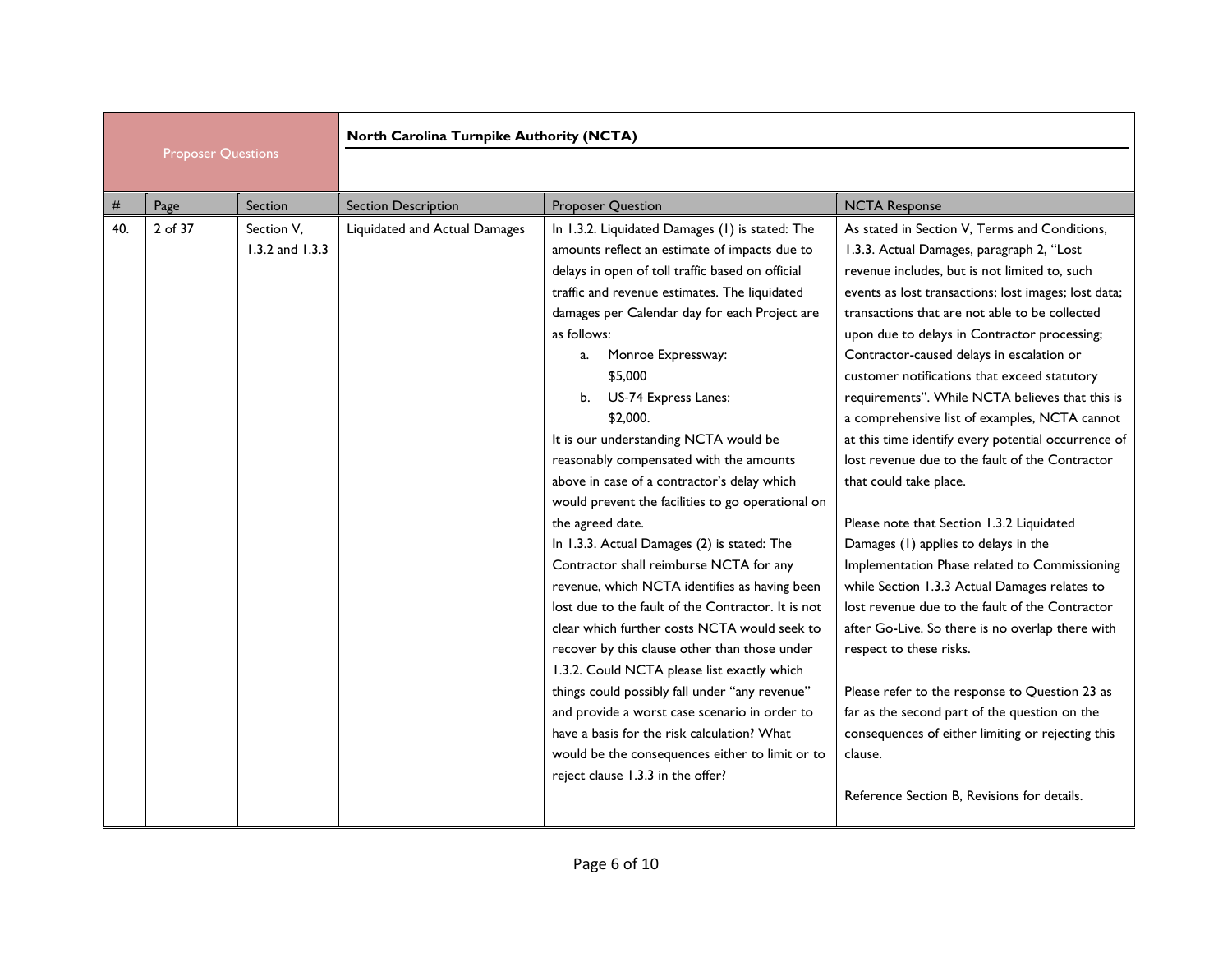|     | <b>Proposer Questions</b> |                      | North Carolina Turnpike Authority (NCTA)    |                                                                                                                                                                                                                                                                                                                                                                                                                                                                                                                                         |                                                                                                                                                                                                                                                                                                                                                               |
|-----|---------------------------|----------------------|---------------------------------------------|-----------------------------------------------------------------------------------------------------------------------------------------------------------------------------------------------------------------------------------------------------------------------------------------------------------------------------------------------------------------------------------------------------------------------------------------------------------------------------------------------------------------------------------------|---------------------------------------------------------------------------------------------------------------------------------------------------------------------------------------------------------------------------------------------------------------------------------------------------------------------------------------------------------------|
|     |                           |                      |                                             |                                                                                                                                                                                                                                                                                                                                                                                                                                                                                                                                         |                                                                                                                                                                                                                                                                                                                                                               |
| #   | Page                      | Section              | <b>Section Description</b>                  | <b>Proposer Question</b>                                                                                                                                                                                                                                                                                                                                                                                                                                                                                                                | <b>NCTA Response</b>                                                                                                                                                                                                                                                                                                                                          |
| 41. | 30 of 37                  | Section V.<br>3.7.14 | Limitation of Contractor's<br>Liability (3) | We understand that claims covered by other<br>specific provisions calling for liquidated damages<br>or specifying a different limit of liability shall not<br>apply to Limitation of Contractor's Liability.<br>To prevent any misunderstanding, could NCTA<br>please list exactly those things which fall under<br>"other provisionsspecifying a different limit of<br>liability"?<br>What would be the consequences if the offer<br>put all damages, where legally possible, under a<br>certain Limitation of Contractor's Liability? | NCTA will not provide a specific list of<br>provisions beyond what is currently provided<br>within the Section V Terms and Conditions.<br>Please see the response to Question 23 for the<br>response to the question on the consequences of<br>revising the Limitation of Contractor Liability<br>provision.                                                  |
| 42. | 7 of 37                   | Section V.<br>1.6.1  | System Warranty during<br>Maintenance Phase | Could NCTA please explain how system<br>warranty shall be determined if system is altered<br>by a third party, i.e. by a new maintenance<br>supplier in case of expiration, cancellation or<br>termination of the Agreement?                                                                                                                                                                                                                                                                                                            | The System warranty would not apply to actions<br>caused by a third party after expiration,<br>cancellation or termination of the Agreement.<br>The System warranty would also not apply to any<br>alterations made by a third party (other than a<br>Contractor Subcontractor) that have not been<br>approved by the Contractor during the Contract<br>term. |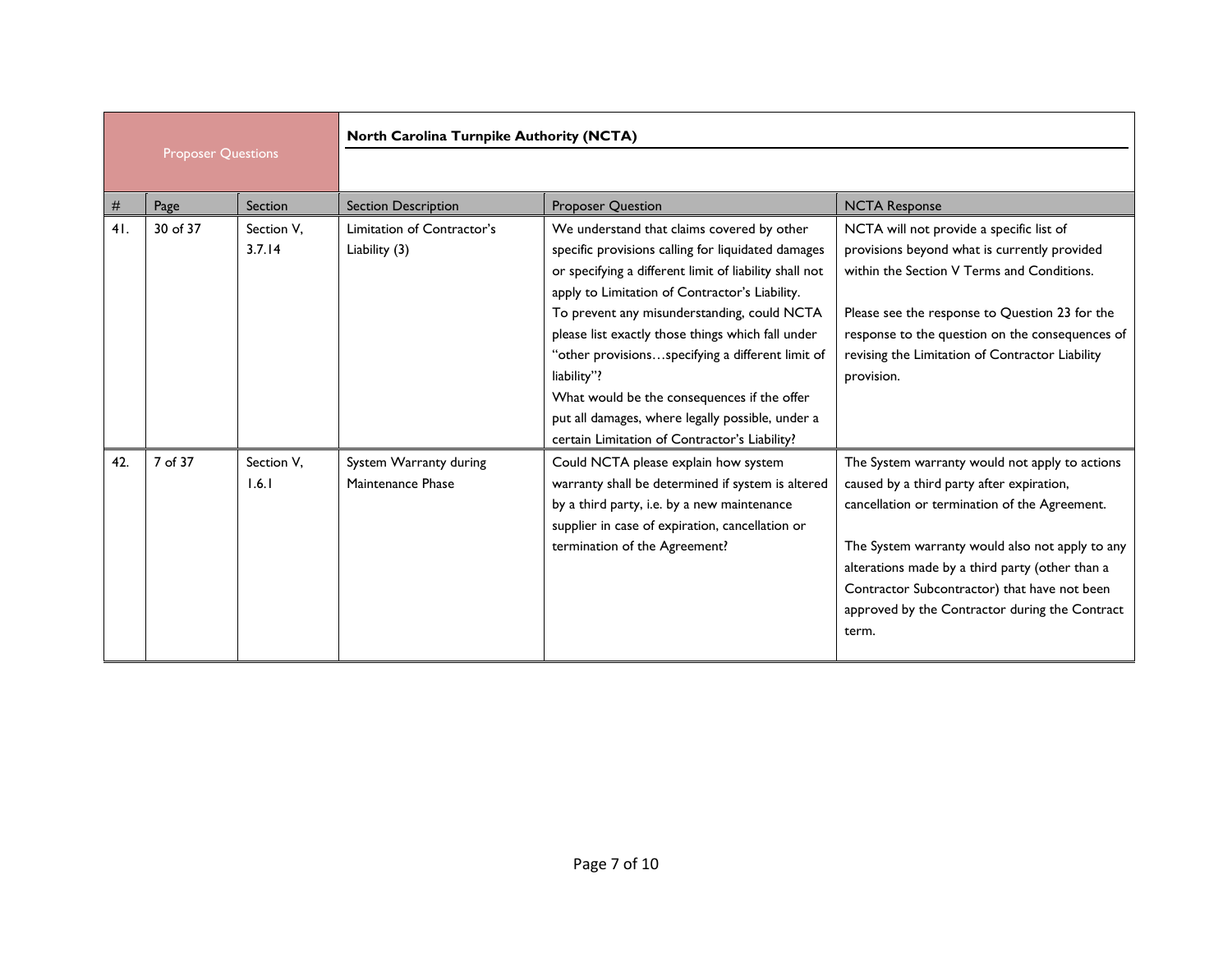|                           |          |                     | North Carolina Turnpike Authority (NCTA) |                                                                                                                                                                                                                                                                                                                            |                                                                                                                                                                                                                                                                                                                                                                                                                                                                 |
|---------------------------|----------|---------------------|------------------------------------------|----------------------------------------------------------------------------------------------------------------------------------------------------------------------------------------------------------------------------------------------------------------------------------------------------------------------------|-----------------------------------------------------------------------------------------------------------------------------------------------------------------------------------------------------------------------------------------------------------------------------------------------------------------------------------------------------------------------------------------------------------------------------------------------------------------|
| <b>Proposer Questions</b> |          |                     |                                          |                                                                                                                                                                                                                                                                                                                            |                                                                                                                                                                                                                                                                                                                                                                                                                                                                 |
| #                         | Page     | Section             | <b>Section Description</b>               | Proposer Question                                                                                                                                                                                                                                                                                                          | <b>NCTA Response</b>                                                                                                                                                                                                                                                                                                                                                                                                                                            |
| 43.                       | 10 of 37 | Section V.<br>1.6.5 | Data Accuracy                            | Could NCTA please explain whether it is an<br>obligation to always place any applicable<br>insurance carrier a notice of a claim?<br>Could NCTA please explain how this provision<br>shall survive a termination of the Agreement? It<br>is not clear how such an obligation should be<br>handled outside of an Agreement. | The Contractor is obligated to place notice to<br>the carrier of a potential claim which would be<br>covered by any applicable insurance.<br>The intention is that any loss of revenue that<br>occurs during the Contract term is covered by<br>the Contractor insurance even if it is discovered<br>after the end of the Contract or if the claim is in<br>process at end of Contract. Contractor's<br>insurance agreements should cover that<br>potentiality. |
| 44.                       | N/A      | Forms               | Forms                                    | We are in the process of preparing questions<br>for the Roadside Toll Collection System RFP.<br>I am unable to find the Proposer Questions<br>Form Exhibit D-8 as a paperclip in the<br>RTCS_Exhibits pdf. Please send me a copy in<br>Excel format.                                                                       | Please see Addendum 3 for the MS Word<br>version of Form D-8, as posted to the NCTA<br>website: http://www.ncdot.gov/turnpike/business/                                                                                                                                                                                                                                                                                                                         |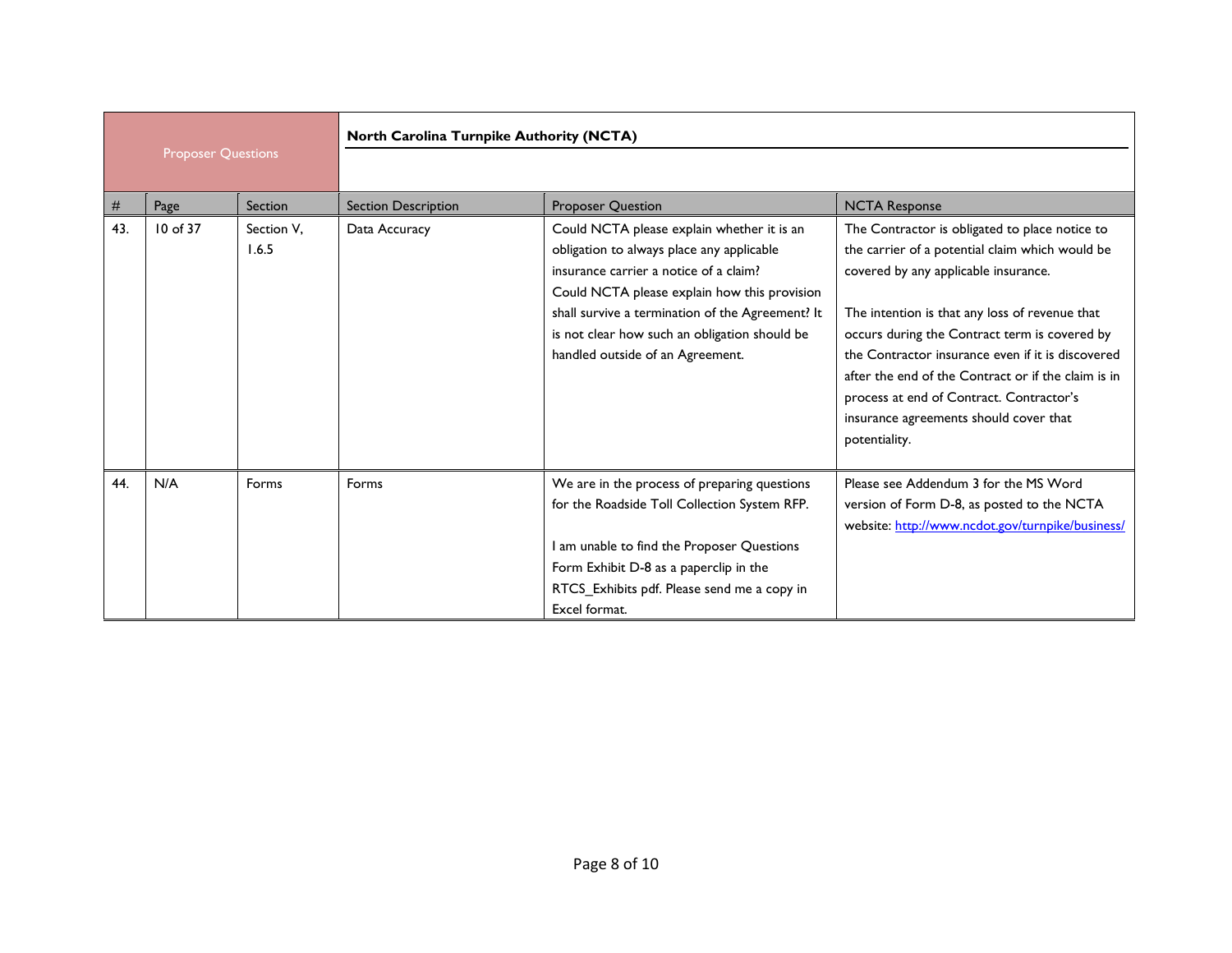### **B. REVISIONS (Deletions are shown in red text strikeout mode and additions are in red text and underlined)**

**1.** Section III, Section 1.4.11 Express Lanes – Enforcement, Requirement 350 on page 49 of 219 (98 of 331 in original RFP PDF file) - Edit as follows:

| 350 | <b>Manual Enforcement.</b> Until occupancy detection and its enforcement can be automated, |
|-----|--------------------------------------------------------------------------------------------|
|     | vehicle occupancy violations will be enforced manually by NCSHP or local law enforcement.  |
|     | The Contractor shall provide the Hardware and application to meet the Requirements for     |
|     | manual enforcement, including:                                                             |
|     |                                                                                            |

- Smartphone applications to assist in the validation of transactions and Account status.
- Handheld readers to verify Transponder data.
- ALPR readers to detect vehicles who are on the VEL.
- Transaction status indicators (TSI) which are beacons that display the status of the vehicle transaction.
- Smartphone application that provides the capability for the officer to update the results of the citation and this data will be uploaded to the RSS.
- **2.** Section III, Section 2.2.3 Mobile Enforcement Application, Requirement 772 and Requirement 773 on page 97 of 219 (146 of 331 in original RFP PDF file) - Edit as follows:

| 772 | The Contractor shall provide a mobile enforcement application that interfaces to the RTCS.<br>The mobile application shall allow the enforcement personnel to perform the following: $(2^{nd}$<br>bullet requires a mobile tag reader.) |
|-----|-----------------------------------------------------------------------------------------------------------------------------------------------------------------------------------------------------------------------------------------|
|     | view real-time transaction events regarding any vehicle passing through a Tolling Location;                                                                                                                                             |
|     | interrogate Transponders in vehicles to obtain their toll status and occupancy status<br>including status history at Configurable number of prior Tolling Locations; and                                                                |
|     | the license plate which will result in extraction of the<br>and display the transaction details for Configurable number of prior Tolling Locations;                                                                                     |
|     | obtain and store the Repeat Violator List                                                                                                                                                                                               |
|     | ability to record the status of the transaction event including the issuance of a citation.                                                                                                                                             |
| 773 | <u>rded through the mobile enforcement application shall be Updated in </u><br>transmitted to the existing NCTA CSC Back Office. (REQUIREMENT<br>DELET                                                                                  |